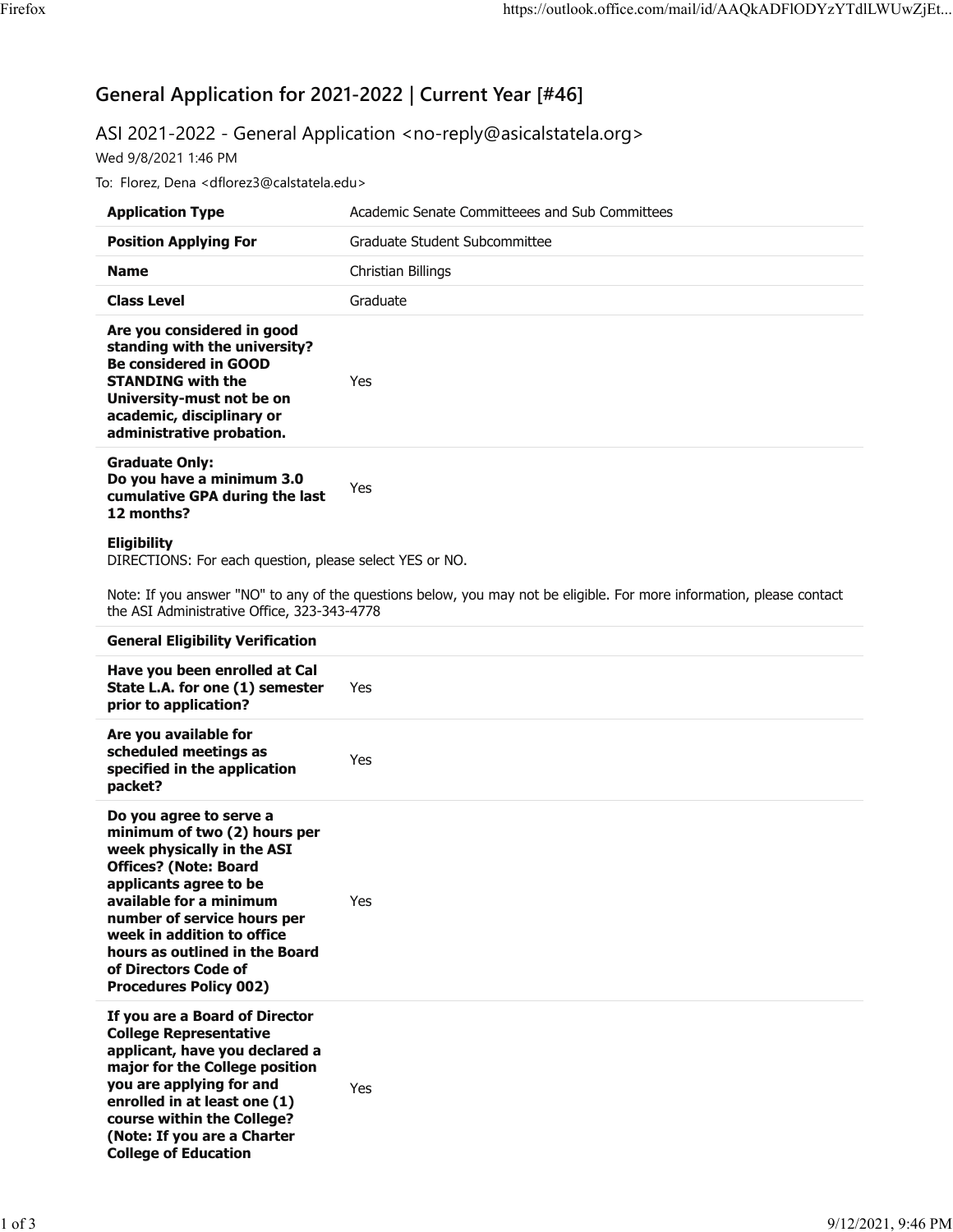#### **Representative, have you declared a major in that College?**

# **What previous experience have you had in the area in which you are applying for?**

Previous experience in the area being applied for includes having served on the student leadership team at my undergraduate university. I was elected to the College of Arts and Sciences senator and that is in relation to this new position I am applying for.

#### **State briefly why are you are applying and/or are interested in this position**

One of the primary reasons I am applying and interested in this position is because I love to get involved and take advantage of every opportunity to do so. I want to make a difference for the University and give back to the community within this position.

#### **What do you feel are some of the major problems facing the students of Cal State LA?**

One of the major issues is the student representation in the math and science department here on campus. When the general public hears of Cal State LA, one does not immediately think of the talent in math and sciences. Therefore, I would like to change that notion and uplift the outstanding student and faculty contributions. Additionally, since this is a position for student policy, I would like to alter the course requirements for different majors/subject areas to make it more useful for the student.

#### **List activities and/or organizations that you have been involved with (on or off campus)**

Activities involved include the Physics and Astronomy Club, student teaching, and possibly some other leadership activities.

#### **what activities, work, or clubs/organizations do you PLAN to be a part of this coming year? List any leadership roles you will hold.**

I intend to hold different meetings for my club to engage the CSULA community especially in the sciences. Additionally, I would like to hole other meetings for students to come together and share each others' interests and build upon their strengths.

#### **Contact**

In order to process your application, please fill out the following sections COMPLETELY. If appointed, you are responsible for updating the Executive Director in the ASI Administrative Office of any changes in your contact information. Please be advised that all information in this section will be kept confidential.

| <b>Major</b>                                 | Physics (Graduate Track)                                                        |
|----------------------------------------------|---------------------------------------------------------------------------------|
| <b>Campus Identification Number</b><br>(CIN) | 401344915                                                                       |
| <b>Cal State LA E-mail Address</b>           | cbillin@calstatela.edu                                                          |
| <b>Personal E-Mail Address</b>               | blazer345@hotmail.com                                                           |
| <b>Address</b>                               | 251 Santa Anita Court<br>Sierra Madre, California 91024<br><b>United States</b> |
| <b>Phone</b>                                 | (626) 755-8276                                                                  |
| <b>T-Shirt Size</b>                          | 2XL                                                                             |

# **Time Commitment**

As you plan to apply for a position in Student Government, please note the required meetings for the position you are applying. You must attend all meetings that entail your position and not take a class during that timeframe. As a student representative, you are also required to Serve a minimum of two (2) hours per week physically in the ASI Office. (Note: ASI Board of Directors applicants agree to be available for a minimum number of service hours per week in addition to office hours as outlined in the ASI Board of Directors Code of Procedure)

#### **Do you agree with the time commitment?** Yes

# **Family Educational Rights and Privacy Act of 1974**

Under the provisions of the Family Educational Rights and Privacy Act of 1974, and the State of Student Rights and Responsibilities of California State University, Los Angeles, I give permission to the Registrar's Office at California State University, Los Angeles to release the academic information listed on this application to the A.S.I. Administrative Office and President. I hereby acknowledge that in order to be a candidate/nominee/appointee, or to hold any position within any Cal State L.A. auxiliary organization, I must undergo compliance and eligibility checks pursuant to the corporation